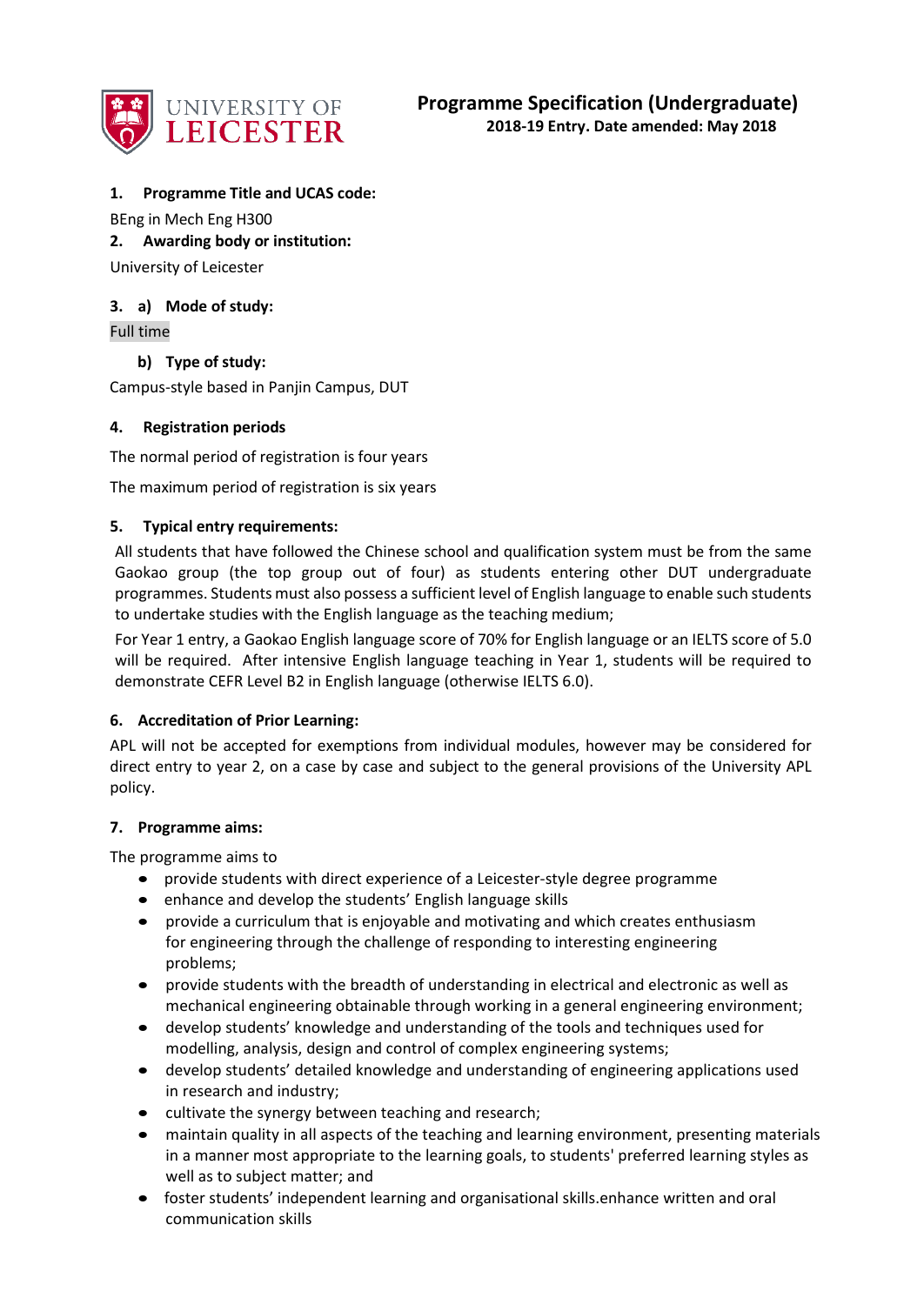#### **8. Reference points used to inform the programme specification:**

- QAA Benchmarking Statement for **Engineering** (2010)
- [University of Leicester Learning and Teaching Strategy 2011-2016](http://www2.le.ac.uk/offices/sas2/quality/learnteach)
- University of Leicester Periodic Developmental Review Report (May 2015)
- External Examiners' reports (annual)
- Industrial Consultative Committee
- UK-SPEC (UK Standard for Professional Engineering Competence)
- EAB accreditation [<http://www.engc.org.uk/education-skills/course-search/acad/>] (last accreditation in 2014)

## **9. Programme Outcomes:**

| <b>Intended Learning</b>                                                                                                                                                                                  | <b>Teaching and Learning</b>                                                                                                                                         | <b>How Demonstrated?</b>                                                                                                                                                                                 |  |  |  |  |  |  |  |  |  |
|-----------------------------------------------------------------------------------------------------------------------------------------------------------------------------------------------------------|----------------------------------------------------------------------------------------------------------------------------------------------------------------------|----------------------------------------------------------------------------------------------------------------------------------------------------------------------------------------------------------|--|--|--|--|--|--|--|--|--|
| <b>Outcomes</b>                                                                                                                                                                                           | <b>Methods</b>                                                                                                                                                       |                                                                                                                                                                                                          |  |  |  |  |  |  |  |  |  |
| (a) Discipline specific knowledge and competencies                                                                                                                                                        |                                                                                                                                                                      |                                                                                                                                                                                                          |  |  |  |  |  |  |  |  |  |
|                                                                                                                                                                                                           | (i) Mastery of an appropriate body of knowledge                                                                                                                      |                                                                                                                                                                                                          |  |  |  |  |  |  |  |  |  |
| Demonstrate knowledge of the<br>principles of general engineering.                                                                                                                                        | Lectures, tutorials, seminars, laboratory<br>practicals, directed reading, independent seminar presentations, contributions to<br>research, resource-based learning. | Examinations, laboratory reports,<br>discussions, problem-based exercises,<br>design tasks, simulation exercises, group<br>projects, independent projects.                                               |  |  |  |  |  |  |  |  |  |
| (ii) Understanding and application of key concepts and techniques                                                                                                                                         |                                                                                                                                                                      |                                                                                                                                                                                                          |  |  |  |  |  |  |  |  |  |
| Demonstrate knowledge,<br>understanding and application of<br>appropriate mathematical,<br>computational and scientific<br>techniques and methods for<br>modelling and analysing engineering<br>problems. | Lectures, tutorials, surgeries problem<br>solving classes, computer practical<br>classes, example sheets.                                                            | Examinations, laboratory reports,<br>seminar presentations, contributions<br>to discussions, problem-based<br>exercises, design tasks, simulation<br>exercises, group projects, independent<br>projects. |  |  |  |  |  |  |  |  |  |
| Demonstrate knowledge and<br>understanding of the design process<br>and design methodologies used in<br>the discipline.                                                                                   | Lectures, tutorials, surgeries problem<br>solving classes, independent research,<br>project supervision.                                                             | As above                                                                                                                                                                                                 |  |  |  |  |  |  |  |  |  |
| Demonstrate knowledge and<br>understanding of management and<br>business practices that influence an<br>engineer's work.                                                                                  | Lectures, tutorials, independent<br>research, project supervision.                                                                                                   | As above                                                                                                                                                                                                 |  |  |  |  |  |  |  |  |  |
| Demonstrate knowledge and<br>understanding of manufacturing<br>and/or operational practice.                                                                                                               | Lectures, tutorials, independent<br>research, project supervision.                                                                                                   | As above                                                                                                                                                                                                 |  |  |  |  |  |  |  |  |  |
|                                                                                                                                                                                                           | (iii) Critical analysis of key issues                                                                                                                                |                                                                                                                                                                                                          |  |  |  |  |  |  |  |  |  |
| Apply scientific principles to<br>model and analyse engineering<br>systems, processes and products.<br>Analyse systems, processes or                                                                      | Lectures, tutorials, surgeries<br>problem solving classes<br>computer practical classes, example<br>sheets.                                                          | Examinations, laboratory reports,<br>seminar presentations, contributions<br>to discussions, problem-based                                                                                               |  |  |  |  |  |  |  |  |  |
| components as part of the design<br>process.                                                                                                                                                              | As above                                                                                                                                                             | exercises, design tasks, simulation<br>exercises, group projects, independent<br>projects.                                                                                                               |  |  |  |  |  |  |  |  |  |
| Evaluate commercial risks and<br>technical risks in unfamiliar<br>circumstances.                                                                                                                          | Problem solving exercises,<br>independent research projects, group<br>projects.                                                                                      |                                                                                                                                                                                                          |  |  |  |  |  |  |  |  |  |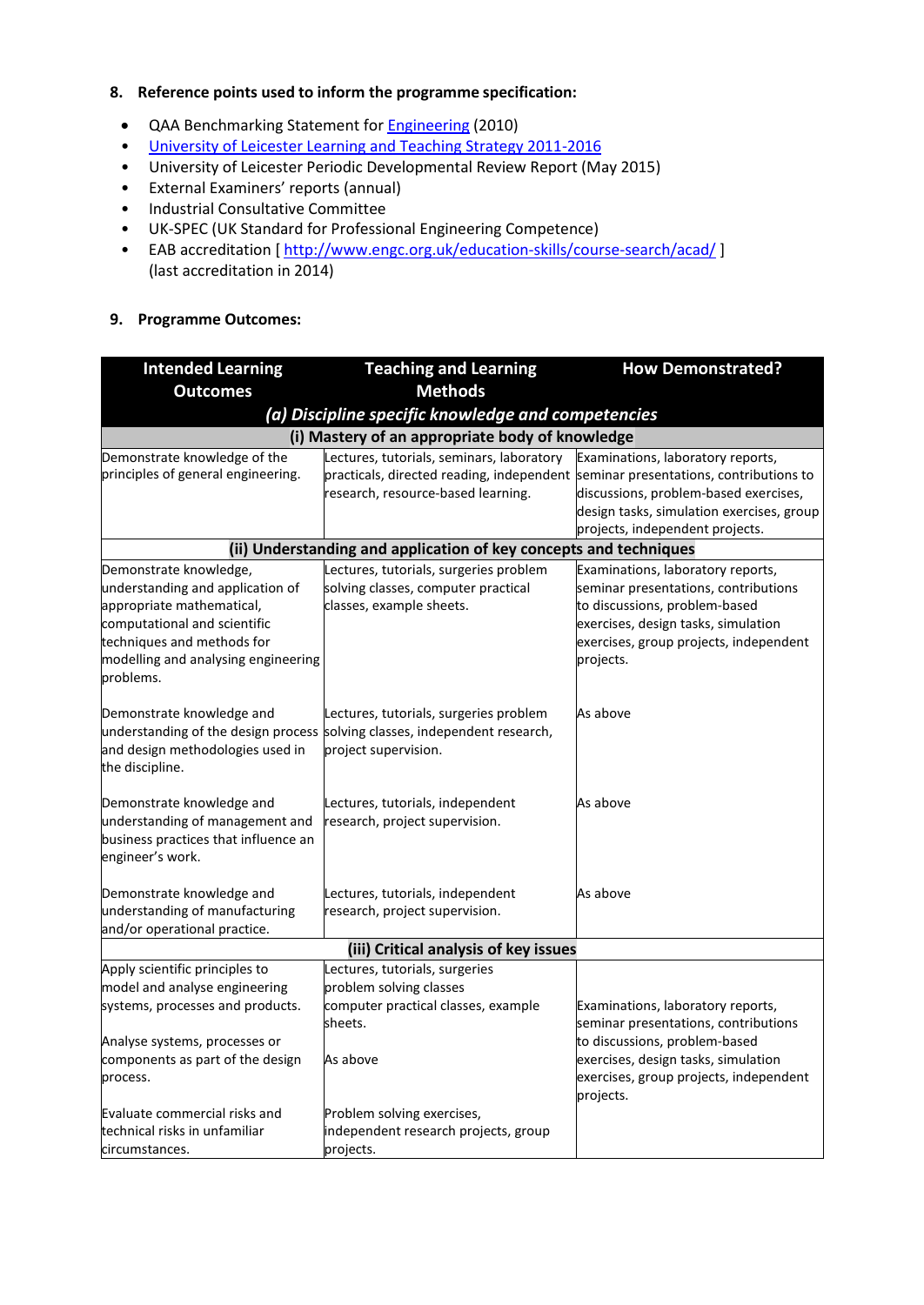| <b>Intended Learning</b>                                                                                                                                                                     | <b>Teaching and Learning</b>                                                         | <b>How Demonstrated?</b>                                                                         |  |  |  |  |  |
|----------------------------------------------------------------------------------------------------------------------------------------------------------------------------------------------|--------------------------------------------------------------------------------------|--------------------------------------------------------------------------------------------------|--|--|--|--|--|
| <b>Outcomes</b>                                                                                                                                                                              | <b>Methods</b>                                                                       |                                                                                                  |  |  |  |  |  |
|                                                                                                                                                                                              | (iv) Clear and concise presentation of material                                      |                                                                                                  |  |  |  |  |  |
| Interpret and report results,<br>presenting data in alternative<br>forms suitable for a range of<br>different audiences in order to<br>create deeper understanding and/or<br>greater impact. | Lectures, seminars,<br>masterclasses.                                                | Written assignments, exhibitions,<br>poster displays, reports, independent<br>research projects. |  |  |  |  |  |
|                                                                                                                                                                                              | (v) Critical appraisal of evidence with appropriate insight                          |                                                                                                  |  |  |  |  |  |
| Select and apply appropriate<br>computer-based methods for<br>modelling and analysing<br>engineering problems.                                                                               | Computer practical classes, lectures,<br>surgeries.                                  | Computer-based exercises, simulation<br>exercises, research projects.                            |  |  |  |  |  |
| Create and design new processes<br>or products to fulfil a specified<br>requirement through synthesis of<br>ideas from a wide range of<br>sources.                                           | Design tasks, laboratory practicals,<br>simulation exercises, group projects.        | Problem solving exercises, simulations,<br>exhibitions, independent research.                    |  |  |  |  |  |
| Perform practical testing,<br>technical analysis and critical<br>evaluation of design ideas in<br>laboratory or through simulation.                                                          | Design tasks, laboratory practicals,<br>simulation exercises, group projects.        | Laboratory examinations, laboratory<br>reports, simulation reports.                              |  |  |  |  |  |
| Take account of industrial and<br>commercial constraints when<br>applying engineering techniques.                                                                                            | Design tasks, laboratory practicals,<br>simulation exercises, group projects,        | Written assignments, oral<br>presentations.                                                      |  |  |  |  |  |
|                                                                                                                                                                                              | (vi) Other discipline specific competencies                                          |                                                                                                  |  |  |  |  |  |
| Select and use appropriate test and<br>measurement instrumentation.                                                                                                                          | Laboratory practicals, group research<br>projects, independent research<br>projects. | Laboratory reports, examinations,<br>projects reports.                                           |  |  |  |  |  |
| Select and conduct appropriate<br>experimental procedures.                                                                                                                                   | Laboratory practicals, design tasks,<br>independent research.                        | Laboratory reports, examinations,<br>project reports.                                            |  |  |  |  |  |
| Demonstrate knowledge and<br>understanding of manufacturing<br>and/or operational practice.                                                                                                  | Lectures, simulation.                                                                | Laboratory reports, written<br>assignments.                                                      |  |  |  |  |  |
| Apply understanding of codes of<br>practice related to hazards and<br>operational safety to ensure good<br>working practices.                                                                | Laboratory practicals, design tasks,<br>independent research.                        | Laboratory reports, written assignments.                                                         |  |  |  |  |  |
|                                                                                                                                                                                              | (b) Transferable skills                                                              |                                                                                                  |  |  |  |  |  |
|                                                                                                                                                                                              | (i) Oral communication                                                               |                                                                                                  |  |  |  |  |  |
| <b>Present technical and business</b><br>information orally, in an appropriate research, project supervision.<br>form for a given audience.                                                  | Tutorials, group projects, independent                                               | Oral presentations,<br>portfolio.                                                                |  |  |  |  |  |
| Communicate business and                                                                                                                                                                     | (ii) Written communication                                                           |                                                                                                  |  |  |  |  |  |
| technical information in an<br>appropriate written form for a given<br>audience.                                                                                                             | Lectures, group projects, independent<br>research, project supervision.              | Written assignments, laboratory<br>reports, essays, independent<br>projectreports.               |  |  |  |  |  |
| Report on a practical or simulation<br>test of a design solution including<br>analysis and discussion of the<br>results.                                                                     | As above                                                                             | As above                                                                                         |  |  |  |  |  |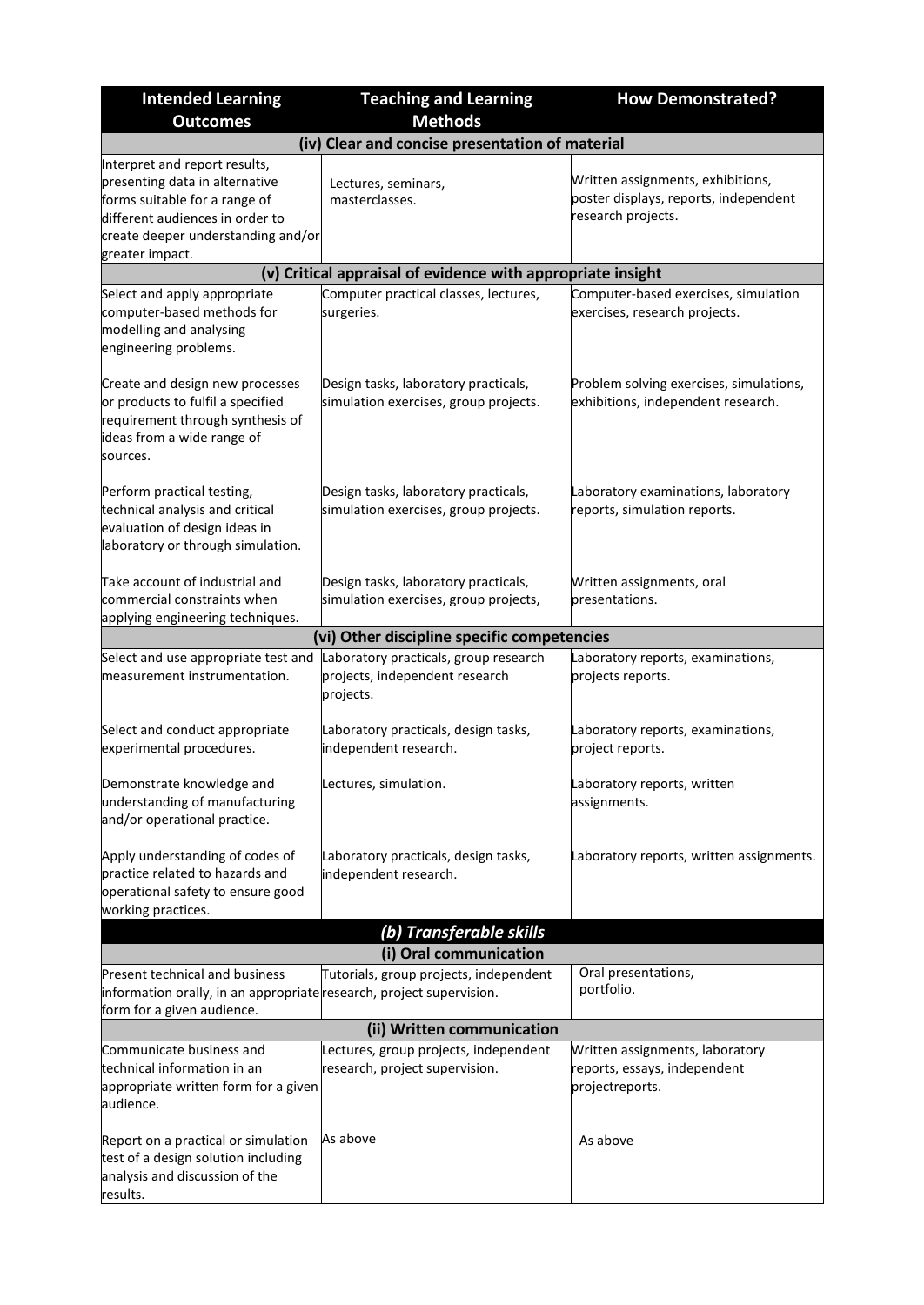| <b>Intended Learning</b>                                                                                                                                                        | <b>Teaching and Learning</b>                                                                                                                                                | <b>How Demonstrated?</b>                                                                                                          |  |  |  |  |  |
|---------------------------------------------------------------------------------------------------------------------------------------------------------------------------------|-----------------------------------------------------------------------------------------------------------------------------------------------------------------------------|-----------------------------------------------------------------------------------------------------------------------------------|--|--|--|--|--|
| <b>Outcomes</b>                                                                                                                                                                 | <b>Methods</b>                                                                                                                                                              |                                                                                                                                   |  |  |  |  |  |
|                                                                                                                                                                                 | (iii) Information technology                                                                                                                                                |                                                                                                                                   |  |  |  |  |  |
| Use of spreadsheets; Basic word<br>processing; Use of Eng Software, e.g.<br>drawing and FEA modelling                                                                           | Workshops; Lab data analysis<br>Projects; Lab and Project reports                                                                                                           | Assessed tasks; Project report<br>Laboratory assessment and projects                                                              |  |  |  |  |  |
|                                                                                                                                                                                 | (iv) Numeracy                                                                                                                                                               |                                                                                                                                   |  |  |  |  |  |
| Manipulate and sort data to<br>generate new data sets.                                                                                                                          | Problem-solving classes, research<br>projects.                                                                                                                              | Computer-based exercises, written<br>assignments, poster displays, oral                                                           |  |  |  |  |  |
| Manipulate and present data in<br>alternative formats to create deeper projects.<br>understanding or greater impact.                                                            | Problem-solving classes, research                                                                                                                                           | presentations.                                                                                                                    |  |  |  |  |  |
|                                                                                                                                                                                 | (v) Team working                                                                                                                                                            |                                                                                                                                   |  |  |  |  |  |
| Work collaboratively as part of a                                                                                                                                               | Tutorials, masterclasses, project                                                                                                                                           | Learning logs/diaries, learning portfolios,                                                                                       |  |  |  |  |  |
| team undertaking a range of<br>different team roles.                                                                                                                            | supervision, induction programmes.                                                                                                                                          | group projects, simulation exercises.                                                                                             |  |  |  |  |  |
|                                                                                                                                                                                 | (vi) Problem solving                                                                                                                                                        |                                                                                                                                   |  |  |  |  |  |
| Solve problems through the<br>integration of knowledge of<br>mathematics, science, information                                                                                  | Project supervision, lectures, tutorials,<br>example sheets, simulation exercises,<br>laboratory based exercises, computer-                                                 |                                                                                                                                   |  |  |  |  |  |
| and engineering practice.                                                                                                                                                       | technology, design, business contextbased exercises, independent research<br>projects, group projects.                                                                      | Individual research projects, oral<br>presentations, project reports, problem-                                                    |  |  |  |  |  |
| Select & analyse appropriate<br>evidence to solve non-routine<br>problems. Use systematic analysis<br>and design methods to solve<br>problems in unfamiliar situations.         | As above                                                                                                                                                                    | based examinations, practical<br>demonstrations.                                                                                  |  |  |  |  |  |
| Use creativity and innovation to<br>solve problems. Apply standard<br>management techniques to plan<br>and allocate resources to projects.                                      | As above<br>Α                                                                                                                                                               |                                                                                                                                   |  |  |  |  |  |
|                                                                                                                                                                                 | (vii) Information handling                                                                                                                                                  |                                                                                                                                   |  |  |  |  |  |
| Select and apply scientific evidence<br>based methods in the solution of<br>problems.                                                                                           | Lectures, tutorials, example sheets,<br>simulation exercises, laboratory based<br>exercises, computer-based exercises,<br>independent research projects, group<br>projects. | Individual research projects, oral<br>presentations, project reports,<br>problem-based examinations, practical<br>demonstrations. |  |  |  |  |  |
| Search for information related to<br>design solution, evaluate it and<br>suggest requirements for additional<br>information. Work with limited or<br>contradictory information. | As above                                                                                                                                                                    |                                                                                                                                   |  |  |  |  |  |
|                                                                                                                                                                                 | (viii) Skills for lifelong learning                                                                                                                                         |                                                                                                                                   |  |  |  |  |  |
| Demonstrate knowledge and<br>understanding of the professional<br>and ethical responsibilities of an<br>engineer.                                                               | Work placement, simulation exercises,<br>independent research.                                                                                                              | Simulation exercises, reports,<br>independent projects.                                                                           |  |  |  |  |  |
| Learn independently and<br>understand new concepts in the<br>discipline readily.                                                                                                | Independent research projects, group<br>research projects,.                                                                                                                 | Independent project report, learning<br>logs/diaries, learning portfolios.                                                        |  |  |  |  |  |
| Develop and implement personal<br>plan of work to meet a deadline.<br>Identify the critical activities within<br>a personal plan of work.                                       | Independent research projects, group<br>research projects.                                                                                                                  | Independent project report, learning<br>logs/diaries, learning portfolios                                                         |  |  |  |  |  |
| Explore career development<br>opportunities.                                                                                                                                    | Masterclasses, learning portfolios,                                                                                                                                         | Learning portfolios                                                                                                               |  |  |  |  |  |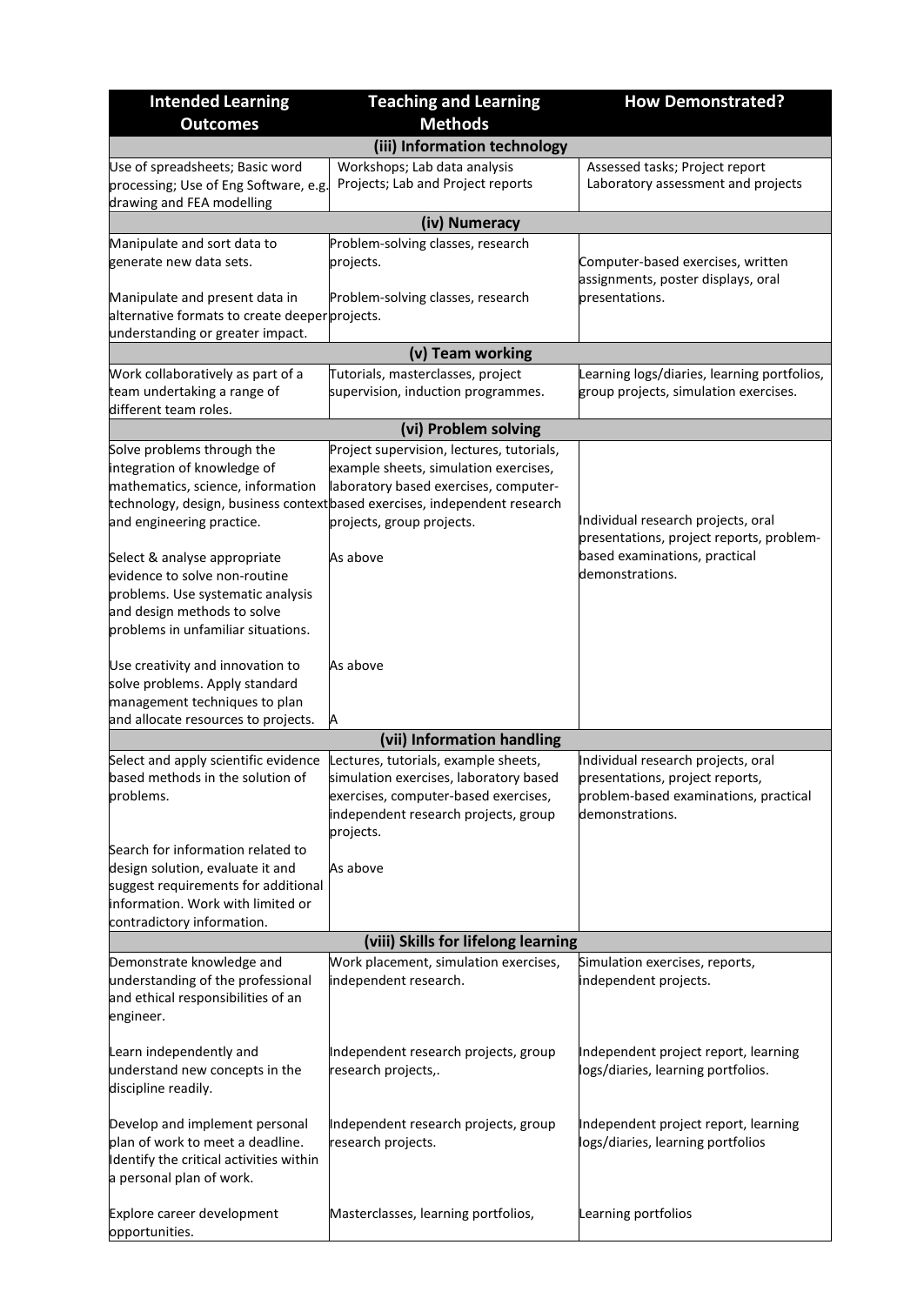#### **10. Progression points:**

Minimum assessment levels are outlined with each module specification as set out in **[Senate](http://www2.le.ac.uk/offices/sas2/regulations/general-regulations-for-taught-programmes) [Regulation 5.](http://www2.le.ac.uk/offices/sas2/regulations/general-regulations-for-taught-programmes)** Additional progression criteria include:-

- Students must pass the English language modules in year 1, which cannot be carried into year 2, in order to be able to demonstrate the ability to learn and study in English.
- In order to ensure sufficient professional ability within engineering laboratories, management and design in line with the programme outcomes and the expectations of the accreditation body (Engineering Accreditation Board) students must pass each of the following modules including EG1006, EG2004 and EG2006 for which there are no opportunities for reassessment. These modules have an additional attendance requirement wherein students may not be absent for more than 25% of the schedule laboratory classes. Additional "catch-up" sessions will be provided for students for whom non-attendance has been mitigated.

In cases where a student has failed to meet a requirement to progress he or she will be required to withdraw from the course

Transfer between different degrees: Students not satisfying the UoL progression requirements may be allowed to transfer onto DUT programmes. Students satisfying the UoL progression requirements may be allowed to transfer to the University of Leicester campus-based BSc Chemistry degree programme, subject to capacity and physical resource limitations on the UoL campus.

#### **11. Scheme of Assessment**

**The programme follows the standard scheme of award and classification set out in [Senate](http://www2.le.ac.uk/offices/sas2/regulations/general-regulations-for-taught-programmes) [Regulation 5.](http://www2.le.ac.uk/offices/sas2/regulations/general-regulations-for-taught-programmes)**

#### **12. Special features:**

Programme delivered entirely in English, UK-style facilities provided on Panjin campus, Small group tutorials via video conferencing, group problem solving, research based projects, problem based learning, Reflect lecture capture.

#### **13. Indications of programme quality**

 All of the current BEng courses are accredited by the appropriate professional engineering institutions. It is our intention to seek accreditation from the EAB for this BEng Mech Eng programme during the next accreditation review.

#### **14. External Examiners**

The details of the External Examiner(s) for this programme and the most recent External Examiners' reports for the in-house BEng Mechanical Engineering programme can be found **[here](https://exampapers.le.ac.uk/xmlui/handle/123456789/209)**.

**Appendix 1: Programme structure** (programme regulations) (overleaf)

#### **Appendix 2: Module specifications**

**Appendix 3: Skills matrix**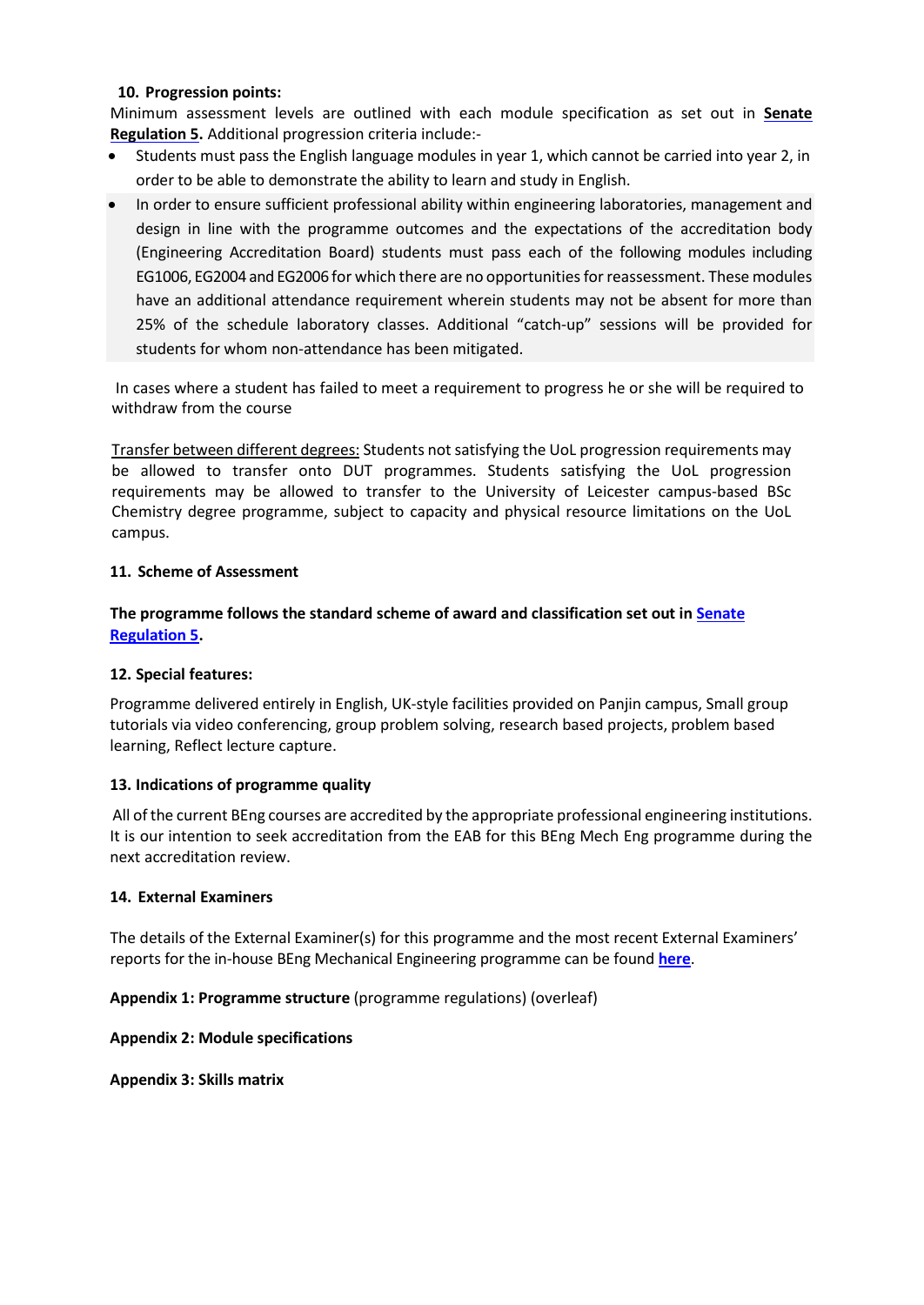### **APPENDIX 1 Programme structure**

| <b>BEng Mechanical Engineering</b>           |                                                          |                       |                |
|----------------------------------------------|----------------------------------------------------------|-----------------------|----------------|
| <b>FIRST YEAR MODULES</b>                    |                                                          |                       |                |
|                                              | <b>SEMESTER 1</b>                                        |                       |                |
| <b>Core Modules</b>                          |                                                          |                       | <b>Credits</b> |
| EL0002                                       | ENGLISH FOR GENERAL ACADEMIC PURPOSES                    |                       | 45             |
| EG0280                                       | <b>ADVANCED MATHEMATICS I</b>                            |                       | 15             |
|                                              |                                                          | <b>Semester Total</b> | 60             |
| <b>Additional Non-Credit Bearing Modules</b> |                                                          |                       |                |
|                                              | MORAL CULTIVATION AND BASIC LAW                          |                       |                |
|                                              | PHYSICAL EDUCATION I                                     |                       |                |
|                                              | MILITARY THEORY AND TRAINING                             |                       |                |
|                                              | <b>SEMESTER 2</b>                                        |                       |                |
| <b>Core Modules</b>                          |                                                          |                       | <b>Credits</b> |
| EL0005                                       | ENGLISH FOR SPECIFIC ACADEMIC PURPOSES                   |                       | 15             |
| EG0281                                       | ADVANCED MATHEMATICS II                                  |                       | 15             |
| EG0282                                       | MECHANICAL ENGINEERING FOUNDATION                        |                       | 15             |
| EG0283                                       | ELECTRONIC AND ELECTRICAL ENGINEERING FOUNDATION         |                       | 15             |
|                                              |                                                          | <b>Semester Total</b> | 60             |
| <b>Additional Non-Credit Bearing Modules</b> |                                                          |                       |                |
|                                              | CHINESE MODERN CONTEMPORARY HISTORY AND SITUATION POLICY |                       |                |
|                                              | PHYSICAL EDUCATION II                                    |                       |                |
|                                              | DUT GENERAL OPTIONAL MODLE I<br><b>SEMESTER 3</b>        |                       |                |
|                                              | <b>Additional Non-Credit Bearing Modules</b>             |                       |                |
|                                              | COLLEGE STUDENT MENTAL HEALTH AND HEALTH EDUCATION       |                       |                |
|                                              |                                                          |                       |                |
| <b>SECOND YEAR MODULES</b>                   |                                                          |                       |                |
|                                              | <b>YEAR LONG</b>                                         |                       |                |
| EG1006                                       | ENGINEERING DESIGN AND EXPERIMENTATION                   |                       | 30             |
|                                              | <b>SEMESTER 1</b>                                        |                       |                |
| <b>Core Modules</b>                          |                                                          |                       |                |
| EG1201                                       | ELECTRICAL AND ELECTRONIC ENGINEERING                    |                       | 30             |
| EG1280                                       | <b>ENGINEERING MATHEMATICS I</b>                         |                       | 15             |
|                                              |                                                          | <b>Semester Total</b> | 60             |
|                                              | <b>Additional Non-Credit Bearing Modules</b>             |                       |                |
|                                              | PRINCIPLE OF MARXISM AND THEORY OF SOCIALISM             |                       |                |
|                                              | ENGINERRING WORKSHOP TRAINING                            |                       |                |
|                                              | <b>SEMESTER 2</b>                                        |                       |                |
| <b>Core Modules</b>                          |                                                          |                       | <b>Credits</b> |
| EG1101                                       | MECHANICAL ENGINEERING                                   |                       | 30             |
| EG1281                                       | <b>ENGINEERING MATHEMATICS II</b>                        |                       | 15             |
|                                              |                                                          | <b>Semester Total</b> | 60             |
|                                              | <b>Additional Non-Credit Bearing Modules</b>             |                       |                |
|                                              | DUT GENERAL OPTIONAL MODULE II                           |                       |                |
|                                              |                                                          |                       |                |
|                                              | <b>SEMESTER 3</b>                                        |                       |                |
|                                              | <b>Additional Non-Credit Bearing Modules</b>             |                       |                |
|                                              | ON-SITE ENGINEERING VISTING PRACTICE                     |                       |                |

Student Effort on EG1006 is split approximately 15:15 credits sem1:sem2 to give even loading.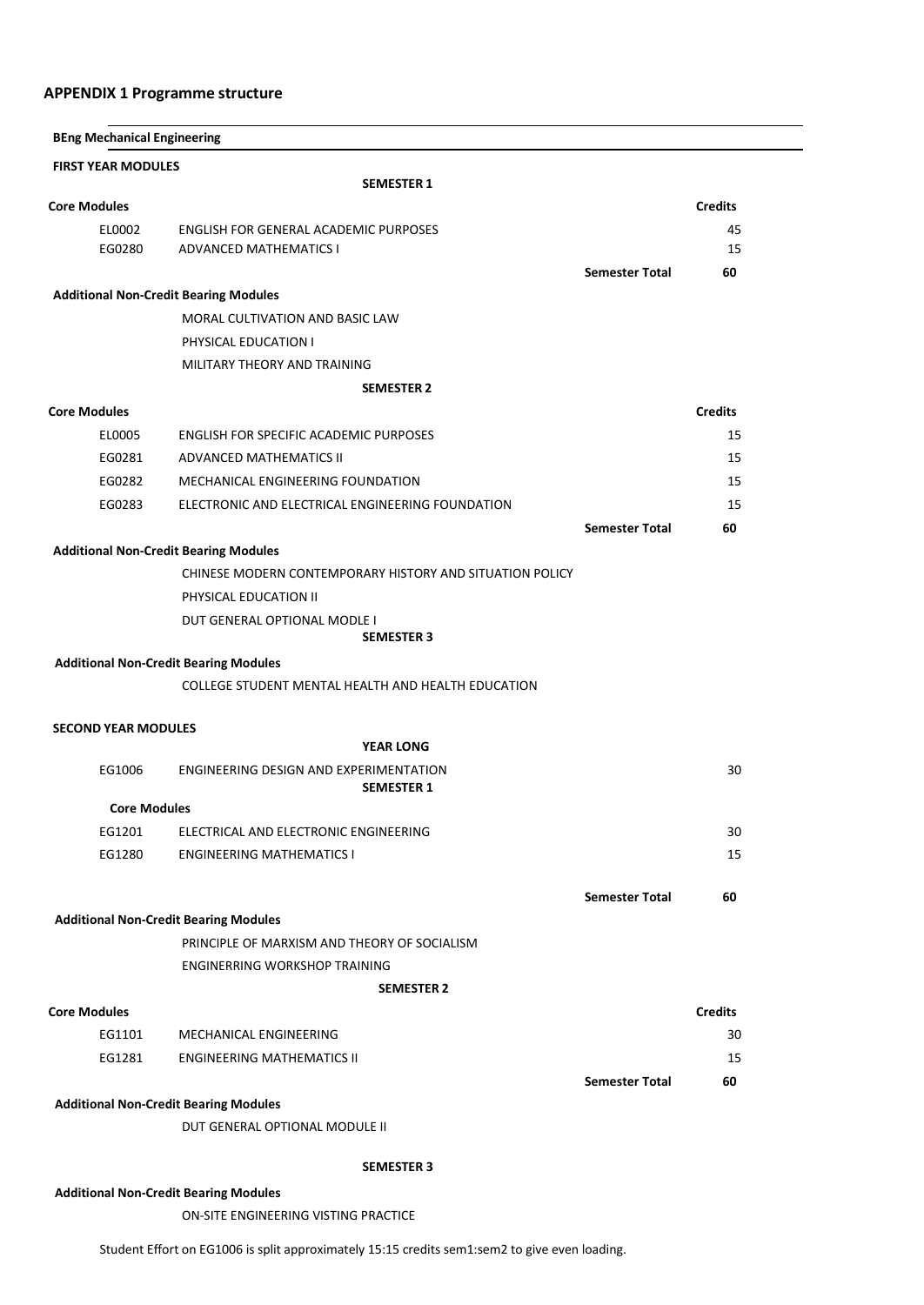| <b>THIRD YEAR MODULES</b>  |                                              |                |
|----------------------------|----------------------------------------------|----------------|
|                            | <b>SEMESTER 1</b>                            |                |
| <b>Core Modules</b>        |                                              | <b>Credits</b> |
| EG2111                     | <b>MATERIALS &amp; STRUCTURES</b>            | 15             |
| EG2302                     | SYSTEM DYNAMICS AND CONTROL                  | 15             |
| EG2121                     | <b>MATERIALS PROCESSING</b>                  | 15             |
| EG2112                     | DYNAMICS & THERMOFLUIDS                      | 15             |
|                            | <b>Semester Total</b>                        | 60             |
|                            | <b>Additional Non-Credit Bearing Modules</b> |                |
|                            | DUT GENERAL OPTIONAL MODULE III              |                |
|                            | <b>SEMESTER 2</b>                            |                |
| <b>Core Modules</b>        |                                              | <b>Credits</b> |
| EG2004                     | ENGINEERING EXPERIMENTATION AND ANALYSIS     | 15             |
| EG2006                     | INTEGRATED ENGINEERING DESIGN                | 30             |
| EG2122                     | APPLIED ENGINEERING THERMODYNAMICS           | 15             |
|                            |                                              |                |
|                            | <b>Semester Total</b>                        | 60             |
|                            | <b>Additional Non-Credit Bearing Modules</b> |                |
|                            | PROCESS MACHINERY AND EQUIPMENT              |                |
|                            | PROCESS PRINCIPLE AAND EXPERIMENT I          |                |
|                            | <b>SEMESTER 3</b>                            |                |
|                            | <b>Additional Non-Credit Bearing Modules</b> |                |
|                            | PRODUCTION PRACTICAL                         |                |
|                            |                                              |                |
| <b>FOURTH YEAR MODULES</b> | <b>SEMESTER 1</b>                            |                |
| <b>Core Modules</b>        |                                              | <b>Credits</b> |
| EG3124                     | TRIBOLOGY IN ENGINEERING DESIGN              | 15             |
| EG3313                     | STATE VARIABLE CONTROL                       | 15             |
| EG3008                     | <b>ENGINEERING MANAGEMENT</b>                | 15             |
| EG3112                     | HEAT TRANSFER AND ENERGY SYSTEMS             | 15             |
| <b>Optional Modules</b>    |                                              |                |
|                            | Choose 15 credits from:                      |                |
| EG3111                     | FINITE ELEMENT ANALYSIS AND DESIGN           | 15             |
| EG3125                     | RIGID-BODY & STRUCTURAL DYNAMICS             | 15             |
| EG3422                     | AEROSPACE MATERIALS & STRUCTURES             | 15             |
|                            | <b>Semester Total</b>                        | 75             |
|                            | <b>SEMESTER 2</b>                            |                |
| <b>Core Modules</b>        |                                              | <b>Credits</b> |
| EG3323                     | DIGITAL CONTROL & ACTUATORS                  | 15             |

EG3005 FINAL YEAR PROJECT 30

**Semester Total 45**

### **Additional Non-Credit Bearing Modules**

CAREER DEVELOPMENT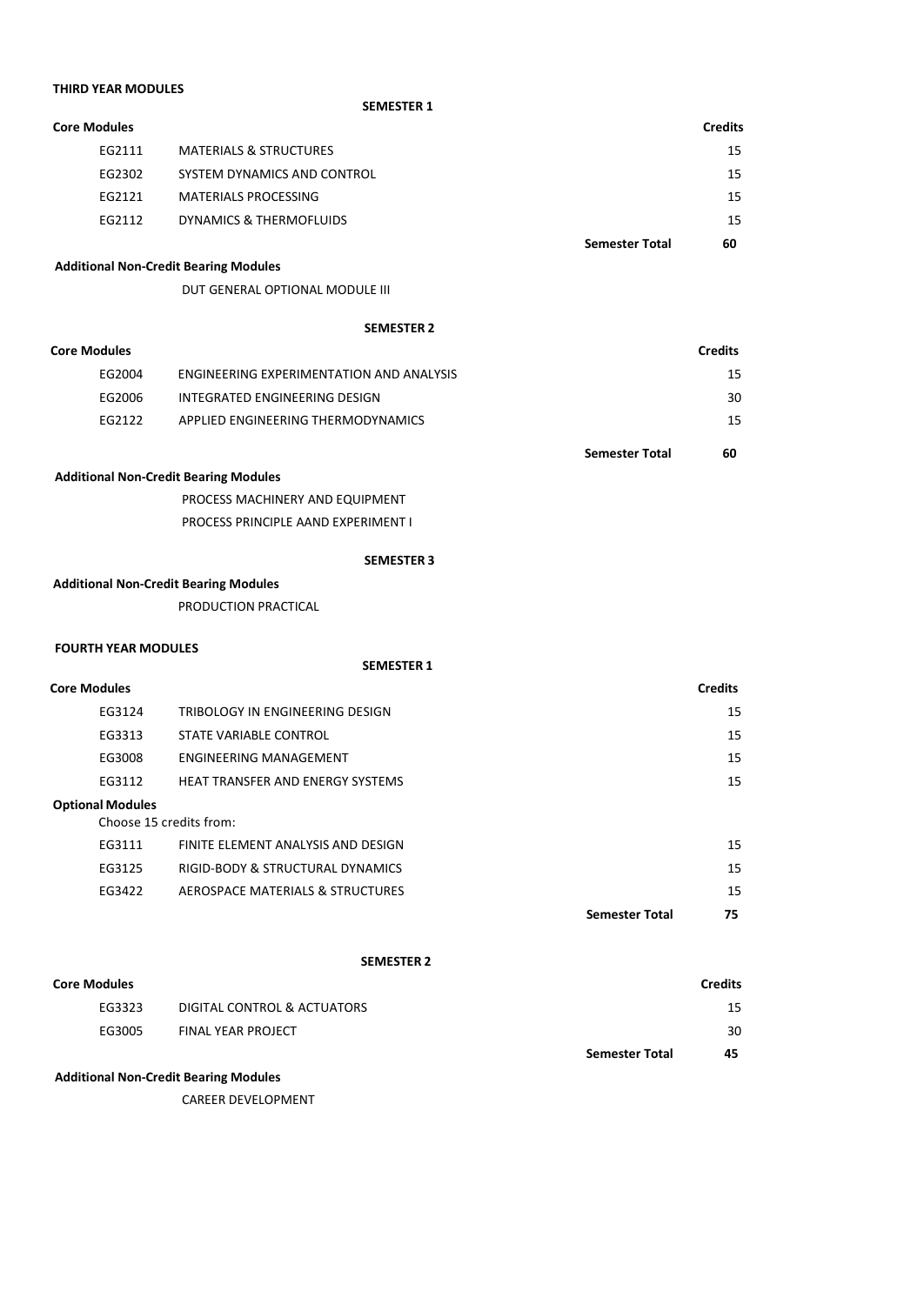## **Appendix 3: Skills matrix for Engineering Degrees**

The table below shows the modules and other activities in which particular skills are developed and/or assessed. Skills that are generic to engineering work (e.g communicating by means of drawing conventions) feature in many modules, but are shown below where they are a principal focus of a module.

| <b>Skills Matrix: H300 BEng in</b>             |                         |                       |                       |                   |                                   |                       |                        |                     |                  |                    |                          |                          |                      |
|------------------------------------------------|-------------------------|-----------------------|-----------------------|-------------------|-----------------------------------|-----------------------|------------------------|---------------------|------------------|--------------------|--------------------------|--------------------------|----------------------|
| <b>Mech Eng</b>                                |                         |                       |                       |                   |                                   |                       |                        |                     |                  |                    |                          |                          |                      |
|                                                |                         |                       |                       |                   |                                   |                       |                        |                     |                  |                    |                          |                          |                      |
| Date amended: 13 March 2017                    |                         |                       |                       |                   |                                   |                       |                        |                     |                  |                    |                          |                          |                      |
|                                                |                         |                       |                       |                   |                                   |                       |                        |                     |                  |                    |                          |                          |                      |
|                                                |                         |                       |                       |                   |                                   |                       |                        |                     |                  |                    |                          |                          |                      |
|                                                |                         |                       |                       |                   |                                   |                       |                        |                     |                  |                    |                          |                          |                      |
| <b>Programme Learning Outcomes</b>             |                         |                       |                       |                   |                                   |                       |                        |                     |                  |                    |                          |                          |                      |
|                                                | EL0002,EL0005 (English) | EG0282; EG0283 (Fund) | EG1006 (Design & Exp) |                   |                                   | EG2006 (Design & Man) | EG2004(Exp & Analysis) |                     |                  |                    | Materials & Struct Group | Control & Sig Proc group |                      |
|                                                |                         |                       |                       | EG1101 (Mech Eng) |                                   |                       |                        | EG3008 (Management) |                  | Math modules group |                          |                          | Thermo &fluids group |
|                                                |                         |                       |                       |                   | 回                                 |                       |                        |                     |                  |                    |                          |                          |                      |
|                                                |                         |                       |                       |                   | $\begin{bmatrix} 1 \end{bmatrix}$ |                       |                        |                     |                  |                    |                          |                          |                      |
|                                                |                         |                       |                       |                   | $\equiv$                          |                       |                        |                     |                  |                    |                          |                          |                      |
|                                                |                         |                       |                       |                   |                                   |                       |                        |                     |                  |                    |                          |                          |                      |
|                                                |                         |                       |                       |                   | EG1201                            |                       |                        |                     | EG3005 (Project) |                    |                          |                          |                      |
|                                                |                         |                       |                       |                   |                                   |                       |                        |                     |                  |                    |                          |                          |                      |
| (a) Discipline specific knowledge              |                         |                       |                       |                   |                                   |                       |                        |                     |                  |                    |                          |                          |                      |
| and competencies                               |                         |                       |                       |                   |                                   |                       |                        |                     |                  |                    |                          |                          |                      |
| (vi) Other discipline specific                 |                         |                       |                       |                   |                                   |                       |                        |                     |                  |                    |                          |                          |                      |
| competencies<br>Select and conduct appropriate |                         |                       | $\mathbf X$           |                   |                                   |                       | X                      |                     | $\mathbf X$      |                    |                          |                          |                      |
| experimental procedures, using                 |                         |                       |                       |                   |                                   |                       |                        |                     |                  |                    |                          |                          |                      |
| appropriate test and measurement               |                         |                       |                       |                   |                                   |                       |                        |                     |                  |                    |                          |                          |                      |
| equipment.                                     |                         |                       |                       |                   |                                   |                       |                        |                     |                  |                    |                          |                          |                      |
| Design products, processes or                  |                         |                       | $\mathbf X$           |                   |                                   | $\mathbf X$           |                        |                     | X                |                    | X                        |                          |                      |
| systems, as appropriate to the choice          |                         |                       |                       |                   |                                   |                       |                        |                     |                  |                    |                          |                          |                      |
| of degree and options, showing                 |                         |                       |                       |                   |                                   |                       |                        |                     |                  |                    |                          |                          |                      |
| awareness of relevant issues such as           |                         |                       |                       |                   |                                   |                       |                        |                     |                  |                    |                          |                          |                      |
| manufacturing, operation, safety,              |                         |                       |                       |                   |                                   |                       |                        |                     |                  |                    |                          |                          |                      |
| economy, environmental                         |                         |                       |                       |                   |                                   |                       |                        |                     |                  |                    |                          |                          |                      |
| implications.                                  |                         |                       |                       |                   |                                   |                       |                        |                     |                  |                    |                          |                          |                      |
| Read and produce relevant types of             |                         |                       | X                     |                   |                                   | $\mathbf X$           |                        |                     | X                |                    |                          |                          |                      |
| engineering drawings and diagrams              |                         |                       |                       |                   |                                   |                       |                        |                     |                  |                    |                          |                          |                      |
| in accordance with standard                    |                         |                       |                       |                   |                                   |                       |                        |                     |                  |                    |                          |                          |                      |
| conventions.<br>Operate and communicate        | X                       | X                     |                       |                   |                                   | $\mathbf X$           |                        | $\mathbf X$         | X                |                    |                          |                          |                      |
| effectively as an engineer.                    |                         |                       |                       |                   |                                   |                       |                        |                     |                  |                    |                          |                          |                      |
| (b) Transferable skills                        |                         |                       |                       |                   |                                   |                       |                        |                     |                  |                    |                          |                          |                      |
| (i) Oral communication                         |                         |                       |                       |                   |                                   |                       |                        |                     |                  |                    |                          |                          |                      |
| Present and discuss technical                  | $\mathbf X$             | $\mathbf X$           | $\mathbf X$           |                   |                                   | $\mathbf X$           | $\mathbf X$            |                     | $\mathbf X$      |                    |                          |                          |                      |
| information orally, in appropriate             |                         |                       |                       |                   |                                   |                       |                        |                     |                  |                    |                          |                          |                      |
| forms for given audiences.                     |                         |                       |                       |                   |                                   |                       |                        |                     |                  |                    |                          |                          |                      |
| (ii) Written communication                     |                         |                       |                       |                   |                                   |                       |                        |                     |                  |                    |                          |                          |                      |
| Report and discuss engineering work            |                         |                       | $\mathbf X$           |                   |                                   | X                     | X                      |                     | X                |                    |                          |                          |                      |
| such as tests, calculations and                |                         |                       |                       |                   |                                   |                       |                        |                     |                  |                    |                          |                          |                      |
| designs in a form appropriate to the           |                         |                       |                       |                   |                                   |                       |                        |                     |                  |                    |                          |                          |                      |
| intended recipient, with appropriate           |                         |                       |                       |                   |                                   |                       |                        |                     |                  |                    |                          |                          |                      |
| use of scientific terminology and              |                         |                       |                       |                   |                                   |                       |                        |                     |                  |                    |                          |                          |                      |
| style.                                         |                         |                       |                       |                   |                                   |                       |                        |                     |                  |                    |                          |                          |                      |
| (iii) Information technology                   |                         |                       |                       |                   |                                   |                       |                        |                     |                  |                    |                          |                          |                      |
| Use a broad range of common IT                 | $\mathbf X$             | X                     | $\mathbf X$           | $\mathbf X$       | $\mathbf X$                       | $\mathbf X$           | $\mathbf X$            | $\mathbf X$         | $\mathbf X$      | $\mathbf X$        | $\mathbf X$              | $\mathbf X$              | $\mathbf{X}$         |
| tools such as word-processor,                  |                         |                       |                       |                   |                                   |                       |                        |                     |                  |                    |                          |                          |                      |
| spreadsheets, email, file transfer and         |                         |                       |                       |                   |                                   |                       |                        |                     |                  |                    |                          |                          |                      |